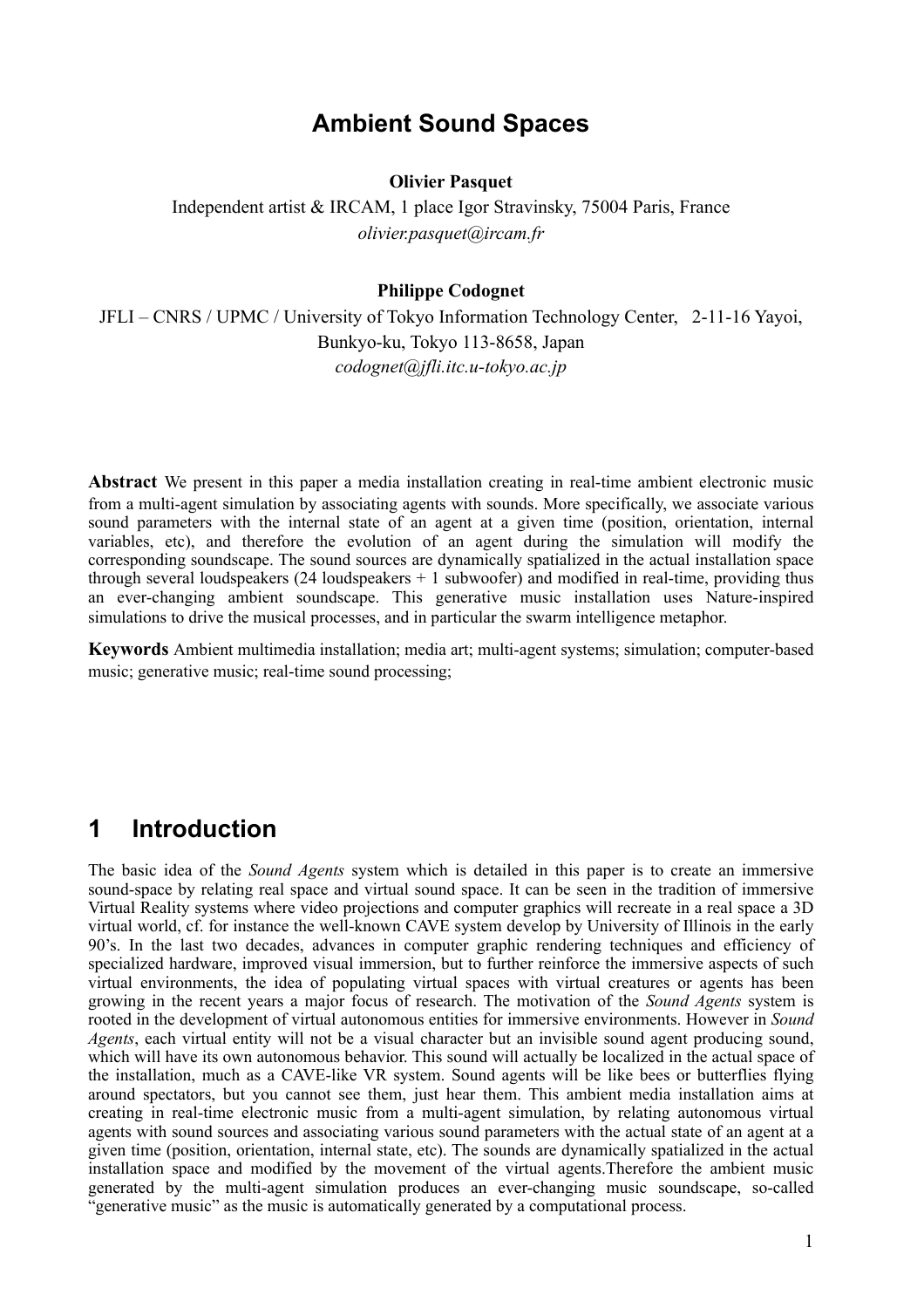The "Sound Agent" system itself consists in three parts:

- a multi-agent simulation engine, which will determine and compute the behaviors of many concurrent autonomous agents,
- a sound generation engine, which will transform agent parameters into sound sources in real-time, a sound rendering device, spatializing the sound sources in the real space of the installation,
- through many speakers: 24 loudspeakers organized as a 4 x 6 matrix and one subwoofer.

In this generative music system, we consider multi-agent simulations of Nature-inspired processes, in particular the so-called swarm intelligence. Swarm intelligence as been defined as follows [4]: "Swarm Intelligence is the property of a system whereby the collective behaviors of (unsophisticated) agents interacting locally with their environment cause coherent functional global patterns to emerge." Swarm intelligence has been exhibited by colonies of ants, and termites, bees, fishes, etc, who are able to look for food and define an optimal path, create complex 2D or 3D structure or exhibit schooling behaviors by applying simple local rules for individual behaviors and no global intelligence or direct communication (communication through the environment, called Stigmergy is however possible, e.g. pheromone deposit by ants). The basic example of ant foraging is as follows: while walking and searching for food, ants may (1) deposit a pheromone on the ground, (2) follow with high probability pheromone trails that they sense on the ground. Therefore individual ants deposit pheromones from food source to nest, and foragers follow trails. Thus the key interest of swarm intelligence lies in the fact that only simple and easy to understand local rules have to be programmed, while a complex behavior will be exhibited by the overall population of agents, the so called emergent behavior. Therefore this seems to us quite intuitive and easily understandable by music composers, who could use this metaphor in order to construct their musical works.

This paper is an extended and revised version of [6] and is organized as follows. Section 2 details the general architecture of the Sound Agents system and the basic hardware. Section 3 provides the motivation and the background related to multi-agent systems and swarm intelligence for music composition, while Section 4 details the swarm intelligence simulation and the current prototype, which is based on ant foraging., To further develop high-level and interactive ambient soundscapes, Section 4 briefly presents a declarative language for describing agent behaviors, based on the notion of goal constraints and Section 5 introduces the mechanisms for interactivity with respect to the user/spectator. A short conclusion ends the paper.

## **2 The Sound Agents System**



Figure 1 depicts the overall architecture of the *Sound Agents*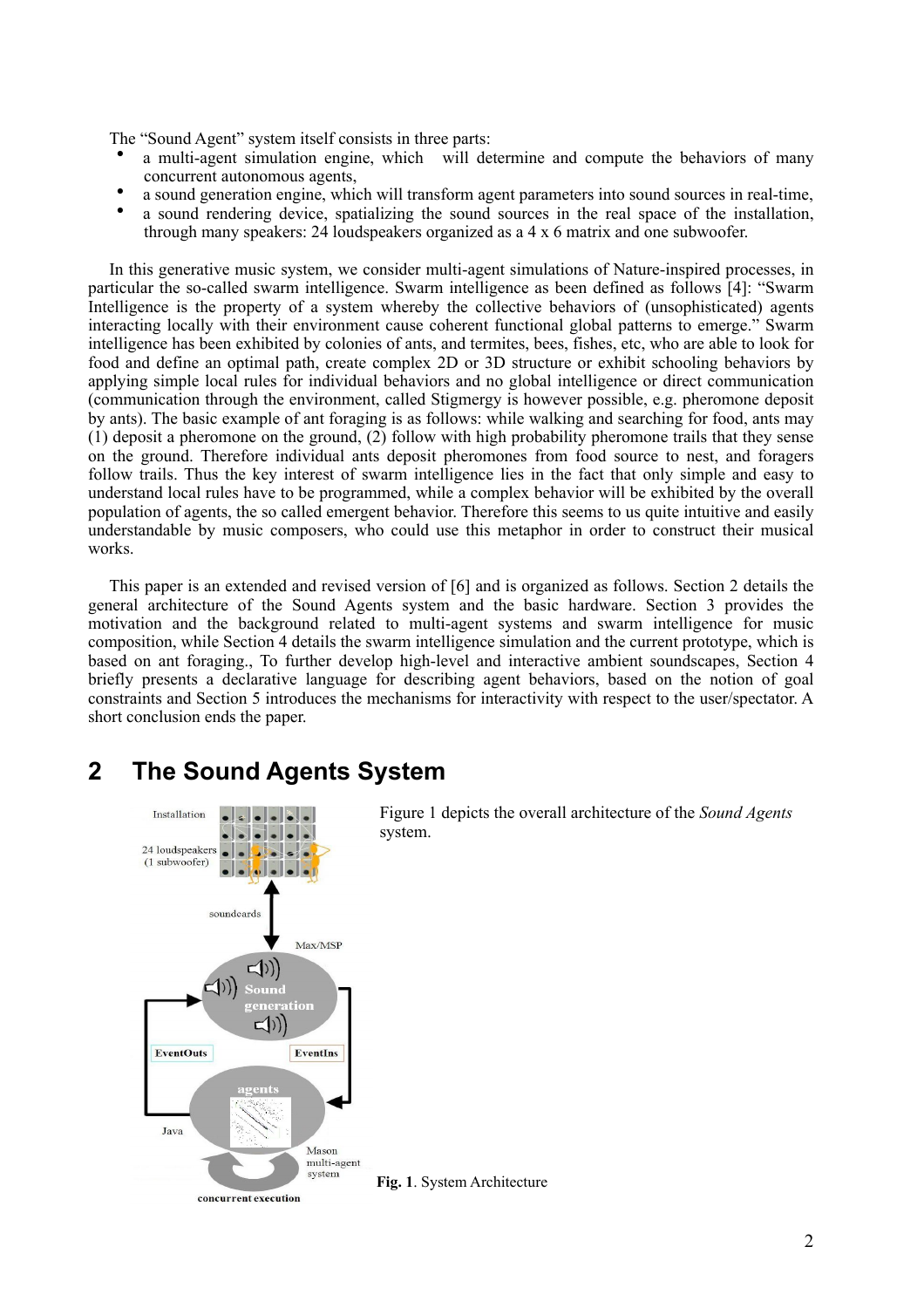The "Sound Agent" system consists in three parts:

- 1. A multi-agent simulation engine, which will determine and compute the behaviors of many concurrent autonomous agents. We use for this part the Mason multi-agent system [13].
- 2. A sound generation engine, which will transform agent parameters into sound sources in real-time. This is done within the Max/MSP visual programming environment and real-time sound processing environment.
- 3. A sound rendering device, spatializing the sound sources in the real space of the installation. We use 24 loudspeakers and one 1 subwoofer, organized as a 4 x 6 matrix, either vertically ("Sound Wall"), or horizontally on the floor. The second type of installation makes it possible for a more accurate rendering of spatialization.

The implementation of Sound Agents thus consists of integrating a Java-based multi-agent simulation engine, the Mason system [13], in the Max/MSP real-time sound generation software, both systems communicating in a bidirectional manner. Max/MSP is controlling the system parameters and is giving the timing, in order to have the system iterations synchronized with the rest of the audio engine. It is thus possible to use a time grid for giving the agents a pulse to develop their step-time behaviors and progress to the next time-step.

The hardware system configuration is composed of one Apple MacBook Pro, two M-Audio Profire 2626 soundcards (2 x 8 outputs), one Behringer ADA8000 ADAT soundcard (8 outputs), 24 loudspeakers (M-Audio Studiophile AV30), and one additional subwoofer (Tapco SW-10).

Concerning the actual rendering in real-time of the spatialized, moving sounds, the best would be to use Wave Field Synthesis (WFS) technology [19]. Such systems are commercially available but very costly. We have thus rather designed a low-cost approximation by using many small loudspeakers located in the installation space (using three 8-channel sound cards and thus 24 speakers), organized as a 6 x 4 matrix, plus one global subwoofer. Alternative configurations (e.g. a curved surface or a circle) are also possible and will be experimented in the future. Figure 2 depicts two different configurations of the audio rendering device.



**(a) "Sound Wall"**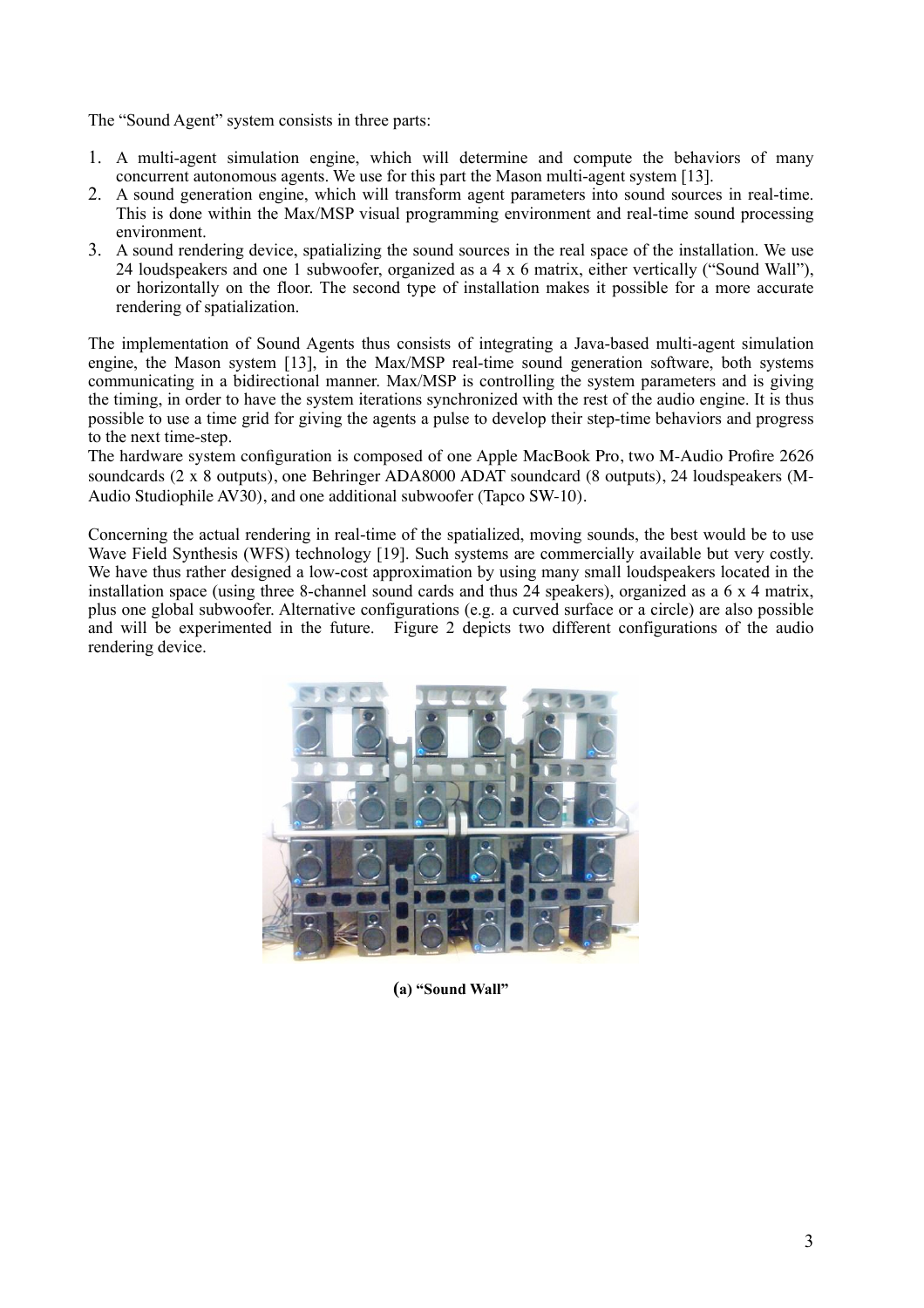

**(b) "On the Floor" Fig. 2.** Two different installations of the 24 loudspeakers

## **3 Agents, Randomness and Music Creation**

With their ability to create complex structure through simple local interaction rules, multi-agent systems have attracted in the recent years, the attention of computer-music researchers. [9] briefly presents without much details a composition system based on agents who can alter a "musical space" by adding, removing or moving sound sources (not performing sound synthesis themselves), but the authors say themselves that the agent behaviors and the overall system seems quite difficult to program. A complex model of musical cognitive agents is presented in [25], and applied for example to low-level (but difficult) tasks such as beat-tracking and harmonic detection. On the other hand, agents can make use of expert knowledge and high-level representations to better perform on specialized tasks, and this is developed in [14], which proposes a multi-agent system for musical accompaniment of Latin music. A model of rhythmic agents is proposed in [16], where a collection of agent representing percussive sounds is used to evolve rhythms and recreate traditional rhythms through agent interactions. Closer to our approach, [10] presents an interactive system based on the simulation of particle swarms (e.g. like fish schooling or bird flocking). This system is interactive: the general movement of the swarm can be controlled in real-time by a musician. It is thus more an electronic musical instrument for live performances rather than a generative music system. Finally, the framework of [3] proposed a general context for self-organized music with a particular application of swarm music to improvisation performances.

However multi-agent systems are just the most recent (although arguably the most advanced) of many formalisms that has been investigated by music composers in order to give a general overall structure to their compositions. Without entering into details that are out of the scope of this paper, we can nevertheless recall that music composers have for a long time been interested in the use of complex structure that would govern the principle of their musical compositions, and indeed some of these works can be seen retrospectively as some sorts of agent systems. For instance the Greek/French composer and pioneer in electronic music Iannis Xenakis (1922-2001), has proposed in the middle of the  $20<sup>th</sup>$  century to use various mathematical models such as set theory, game theory, statistical mechanics or stochastic processes in order to define music compositions. He developed his theory of "Formalized Music" in [26], in which he proposed in particular to consider abstractions of musical forms created by stochastic processes, the so-called "Free Stochastic Music". We do not want here to go in detail in his theory but what is worth noticing is that he uses randomness in order to define each individual notes but nevertheless keeps the overall structure of the music composition under strict rules, giving it some predefined form. The fact that he has been trained as an architect and has worked as an assistant of Le Corbusier certainly influenced his conception of music as the relation between an abstract musical form (which can be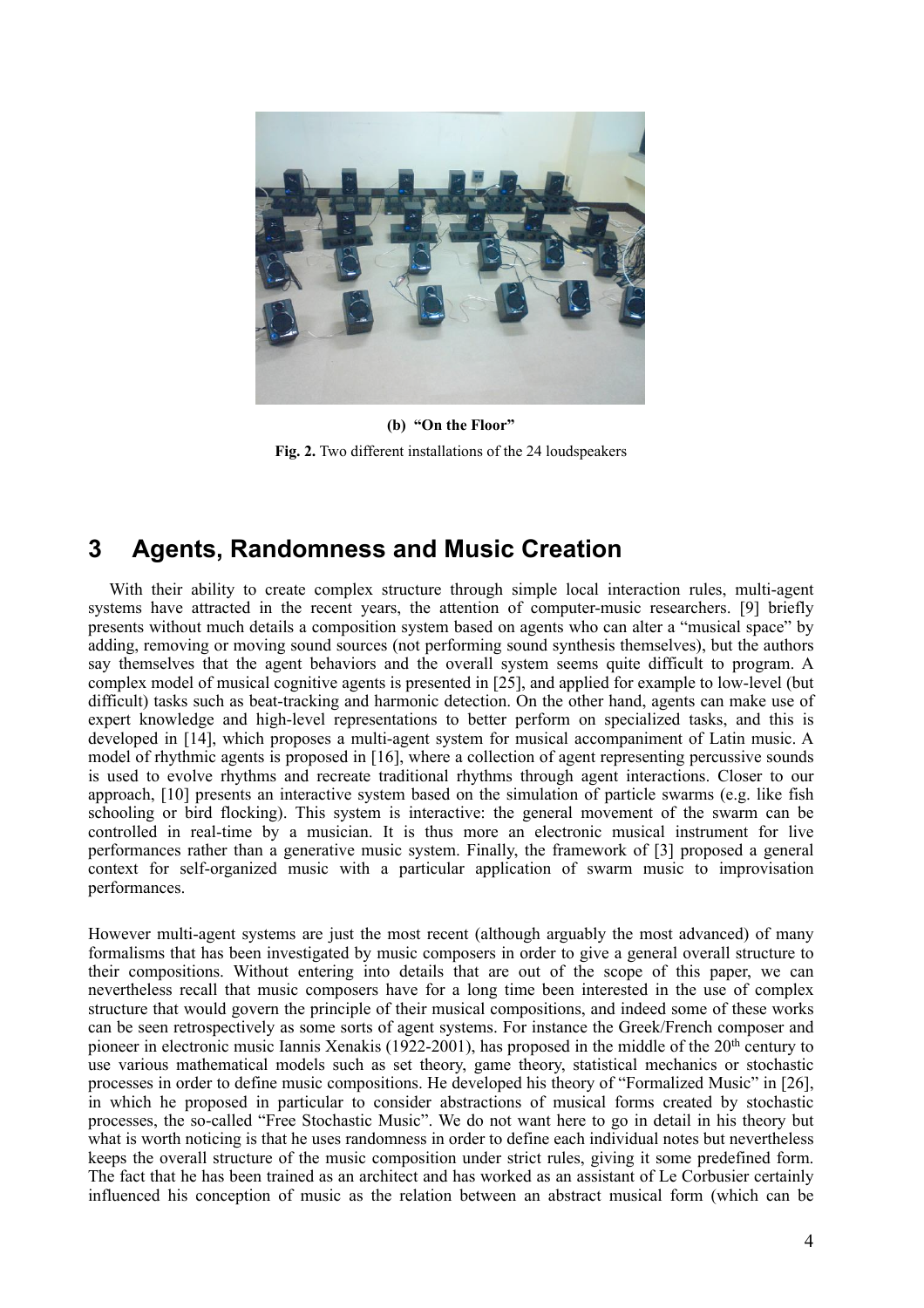sometimes visually depicted, e.g. an hyperbolic curve) and the individual notes in the score of the partition.. He was utmost interested by the fact that "natural events such as the collision of Hail or rain with hard surfaces or the song of cicadas in summer fields (…) are made out of thousands of isolated sounds; this multitude of sounds, seen as a totality, is a new sonic event. This mass event is articulated and forms a plastic mold of time, which itself follows aleatory and stochastic laws" [26]. Of course, Xenakis was thinking within the formal models of his time (statistical mechanics or stochastic processes) but his theory of multiple isolated sounds articulated through a formal model and forming a "totality" and a new musical structure could be rephrased today with multi-agent systems.

One interesting question to further investigate is how a system such as *Sound Agents* can be used by music composers and in which respects it can be better than introducing simple randomness in music composition.

Indeed the use of randomness in music composition can be traced back to various musical games based on combinatory structures in the Baroque Era, such as for instance Mozart's *Musikalisches Würfelspiel*  (musical game). In 1787, Mozart wrote a music composition game in which one can create a Minuet by assembling pre-composed measures chosen randomly among 176 possible Minuet measures and 96 possible Trio measures. A dice roll is used to select from a look-up table. In modern music composition, the use of randomness is usually attributed to John Cage (1912-1992) who was one of the key music composers in America in the 20th century. Cage is well-known for his innovative introduction of randomness in music composition, which is even often considered too drastic by critics and other composers (including Xenakis) as it limits the role of the composer. Historically, Cage started to use chance for music compositions in his work *Music of Changes* (for solo piano, 1951), which was based on the Chinese "I-Ching" (the book of changes) for randomly selecting notes in the score. Later, *Imaginary Landscape n°4* (1951) was conceived for 12 radios, with operators controlling in real-time the volume and tuning of the radio but nothing more. These experiments with randomness culminated with the multimedia performance *HPSCHD* (harpsichord), performed during four and a half hours on May 16, 1969. In this work, a computer made millions of « chance operations » in real-time in order to keep busy 7 keyboard players, 52 tape recorders, 52 film projectors and 64 slide projectors, selecting randomly what was actually played from a database of sounds and images. One can also include in this "chance music" Cage's controversial masterpiece: *4 '33"*. It is nothing but 4 minutes and 33 seconds of silence, and was premiered and "played" by experimental pianist David Tudor on August 29, 1952. His idea was to let the spectators listen during the duration of the music piece to all the (random?) noises that can appear in a concert hall: one person coughing, a door opening, etc.

It is interesting to note that we have with Cage two ways of using randomness for music composition. One that can be called *internal chance*: randomness is used at composition time to determine the score, which is then written and closed. And another one that can be called *external chance*: the score is open to real-time chance operation and external perturbation. In that respect, *4 '33"* is certainly the best and minimal example of external chance.

Multi-agent simulations can be seen as intermediate between these two kinds: randomness is occurring in real-time during the simulation (e.g. the random walks of the ants) but within the framework of the simulation rules (e.g. limited set of behaviors for each agent). The key point in using multi-agent simulations and in particular swarm intelligence rather than simple randomness in music composition is to have an emergent property appearing after some time in the simulation. Therefore, knowing this emergent property in advance makes it possible to use it as a general movement for the music composition, even if the precise details or the exact timing of the emergent form are not known and are different for each simulation.

# **4 Agent Simulation and Swarm Intelligence**

We are interested in multi-agent simulations with a large number of rather simple agents (about one thousand agents) interacting between themselves and with the environment. Some classes of such multiagent systems are exhibiting an emergent behaviour; in particular what has been called *swarm intelligence*. We consider sound entities to be reactive agents receiving percepts from the environment and acting on the environment by moving and producing sounds. Reactive agents have no symbolic model of the world they live in, but rather use sensory-action control loops in order to perform tasks in a robust manner, cf. the model depicted in Figure 3 below.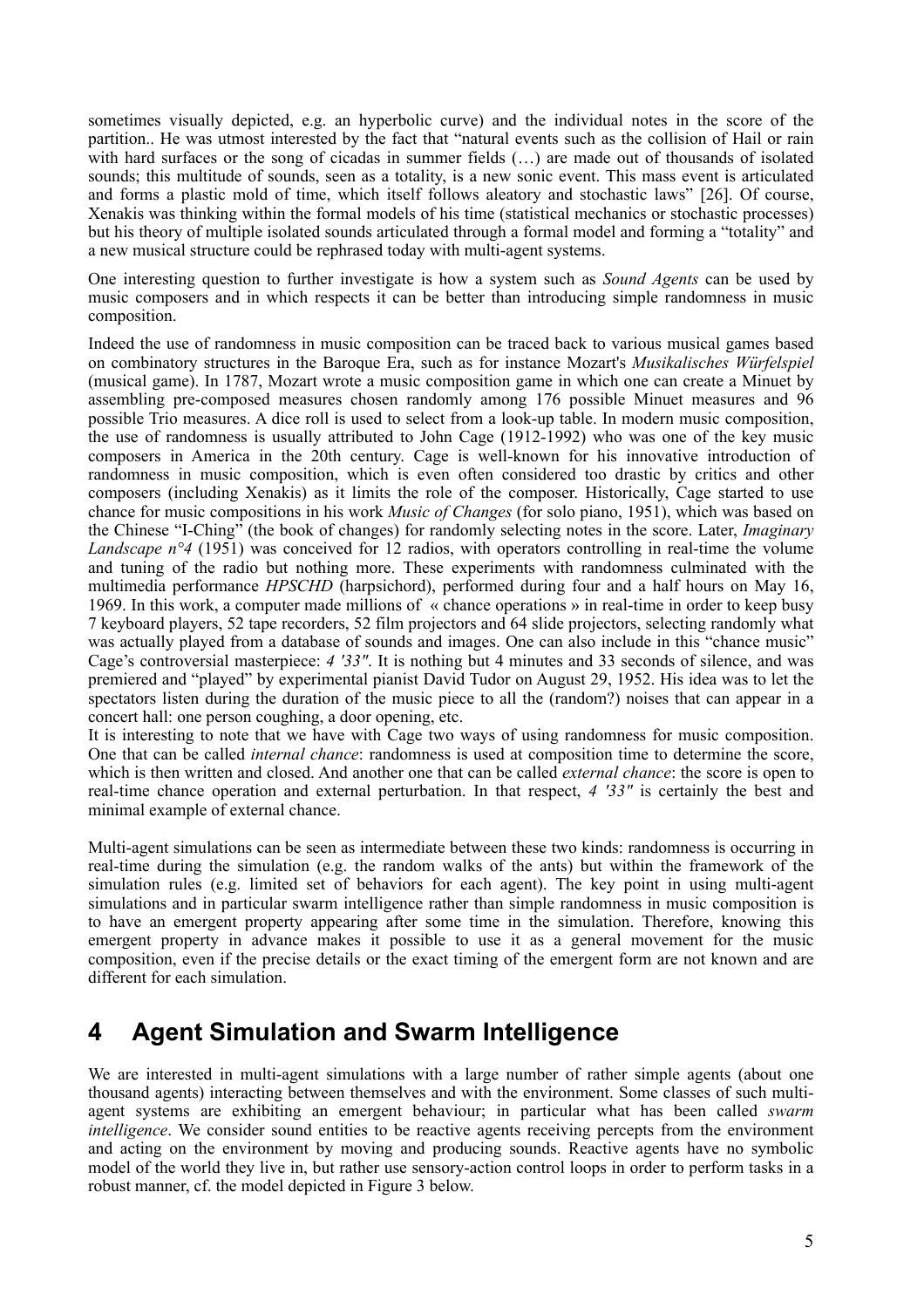

**Fig. 3.** Simple agent model

Indeed, we will consider multi-agent simulations with several hundreds or even thousands of agents, thus an efficient and simple agent model is prefered in order to produce sound in real-time from the simulation. In a biologically-inspired metaphor, one could consider sound agents as bees or butterflies flying around the spectators/listeners in a 3D world or ants, termites or other small animals in a 2D world, using the *swarm intelligence* metaphor. This makes it possible for the music composer to intuitively envision the emergent behavior of the agents, even if the movements of each agent cannot be fully controled in detail (autonomous behavior). In the current implementation, we are considering well-known swarm intelligence simulations such as for instance ant foraging, but we use it in a musical context. Indeed, we associate a sound generator with each agent and the movements of the agent and its position can modify both the spatialization of the sound in the actual installation space and also some parameters of the real-time sound generation process (e.g. pitch, oscillator type, reverb FX, etc). The ant foraging simulation will generate a multitude of sounds that first seem to disperse randomly and then organize on a path linking the ant nest to the food source, as ants are attracted on shortest path through deposit of pheromones. Therefore the emergent behavior of the swarm ("convergence", "optimal path", etc) is used to create the macroscopic structure of the musical composition, while the agents themselves and their movements are used for the microscopic structure. Then a crucial point lies in defining the relationship between the observation of the simulation and what the composer wants to be observed from the musical point of view (for instance the convergence towards an harmonic or a rhythmic structure).

We use for the first work a simple swarm intelligence simulation: ant foraging. This is a classical example that has been studied by entomologists and then simulated in the computer since the early 90's [2]. The basic idea is that the ants deposit pheromone on the paths that they cover and as ants going on the shortest path are getting back to the nest quicker and will go again for more food searching, therefore the shortest path will contain more pheromone than others. This results in the building of an optimal path. As ants are attracted by the pheromone, they will then more and more be attracted by the optimal path and therefore an optimal emerging behaviour will be constructed, without the ants having any model of the optimality per se. Such a simulation has been implemented in the Mason system [18] with a particular system of pheromone deposit, although other models have been proposed, such as [22], based on observations of real ants. We could use alternative implementations, but we are indeed not so much focused to the "reality" of the simulation: the key point for our installation is that the simulation exhibits the emergent property that ants converge towards the optimal path at some point.

Figure 4 depicts an example of the ant foraging simulation. The top left square represent the ant nest and the botton right green square the food location. The blue line between the two represent the optimal path. Ants are represented by black dots and some red dots, which are the ants that are linked to sound sources ("audible agents").

In (a), ants are getting out of their nest and start exploring randomly. In (b) further ants and exploration is performed, and a certain number of red "audible agents" can be seen. In (c) on path, which is not the optimal one but nearly parallel to it is created and will attract more ants. In (d) this path is strengthen (thicker, with more ants on it) but another sub-optimal path is created on the right of it.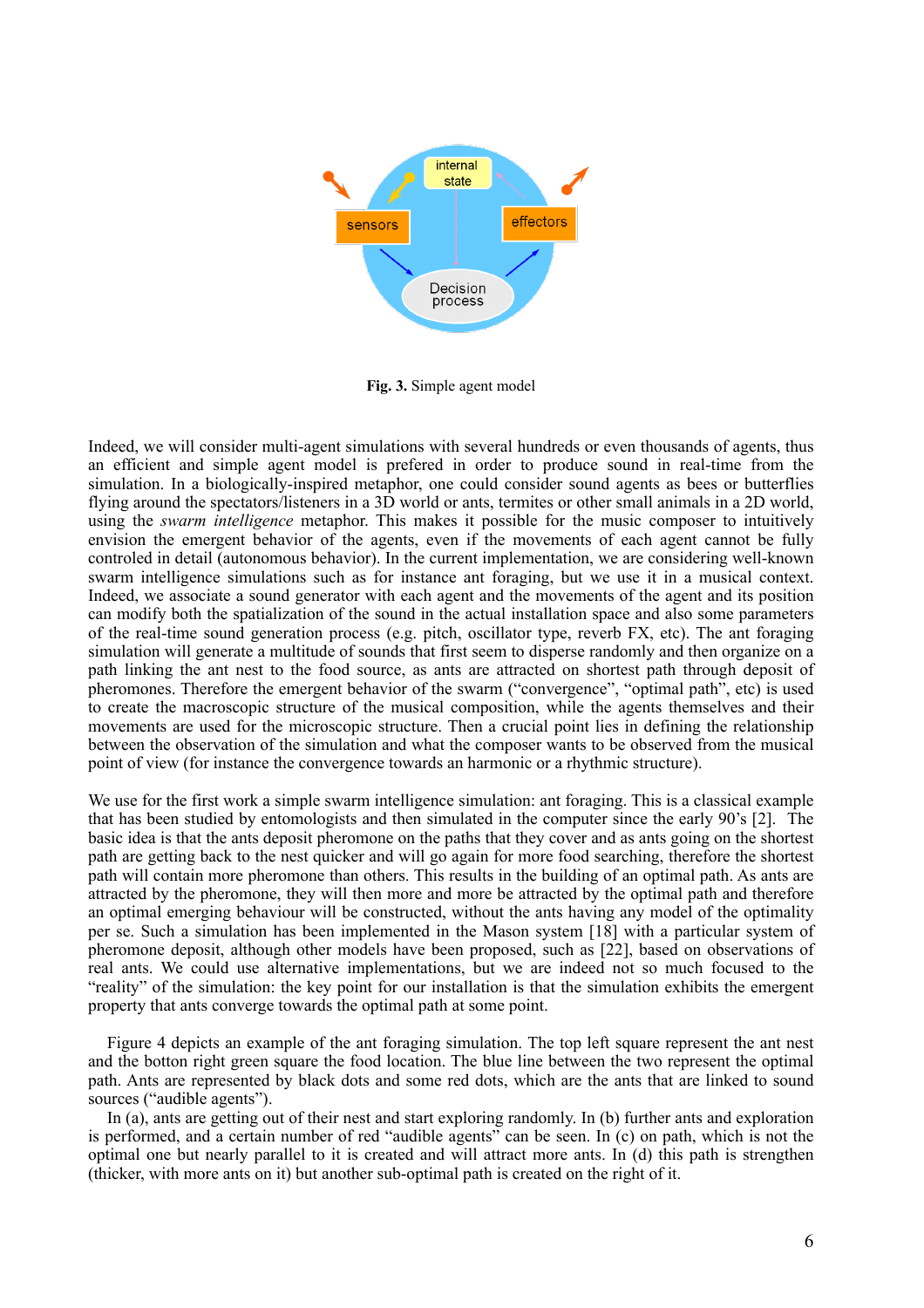The whole idea of using multi-agent simulation and swarm intelligence for generating music is to be able to associate to each agent some sound parameters that will be sumitted to variations depending on the position of the agent. Then the emergent property will ensure that agents will eventually converge towards some optimal path and therefore that some musical movement can be achieved, even if the actual timing or exact value the position of each agent of the swarm cannot be precisely defined in advance. This is why it was important to work on this project not only technically but also musically and we needed the help of not only a sound engineer but a sound artist. It was crucial for us to have a stand-alone sound-based installation, not only a working system which is a mere « demonstration » of music generated by swarm intelligence. Of course, there are some limitations in using an ant foraging simulation as a basis for musical pieces. This characteristic makes it possible to develop a variety of music forms and spatial movements evolving from something wide to something narrow. The evolution of the individual paths taken by the agents goes from random when the ants are looking for food to non-random when the ants have found the best path and when they go back and forth between the ant nest and the food. Therefore this is in the mapping between the swarm agents and the sound parameters that the musical aspects have to be defined and should fit with the overall evolution that will be guided by the emergent property of ant foraging simulation, that is, the fact that all ants will eventually converge to the optimal path.

Although best appreciated in an exhibition space with 24+1 loudspeakers, the resulting ambient music can be appreciated by looking at the following website, which include mp3 recordings and videos: [http://](http://webia.lip6.fr/~codognet/SA/) [webia.lip6.fr/~codognet/SA/](http://webia.lip6.fr/~codognet/SA/)

Figure 5 depicts a snapshop of the visualization window of *Sound* Agents during a running simulation. The ant simulation is depicted in the center, with the top left square being the ant nest and the bottom right larger green square being the food location. Thus the diagonal line is blue represents the optimal path. Black dots are ants, and red dots are ants which are acting as sound sources.

Therefore it can be seen that many ants follow a nearly optimal path, while two other nearly parallel paths have also been created. On the right side of the screenshot, VU-meters corresponding to the output levels of the 24 loudspeakers are depicted.



**Fig. 5.** Visualization window with ant simulation and loudspeakers VU-meters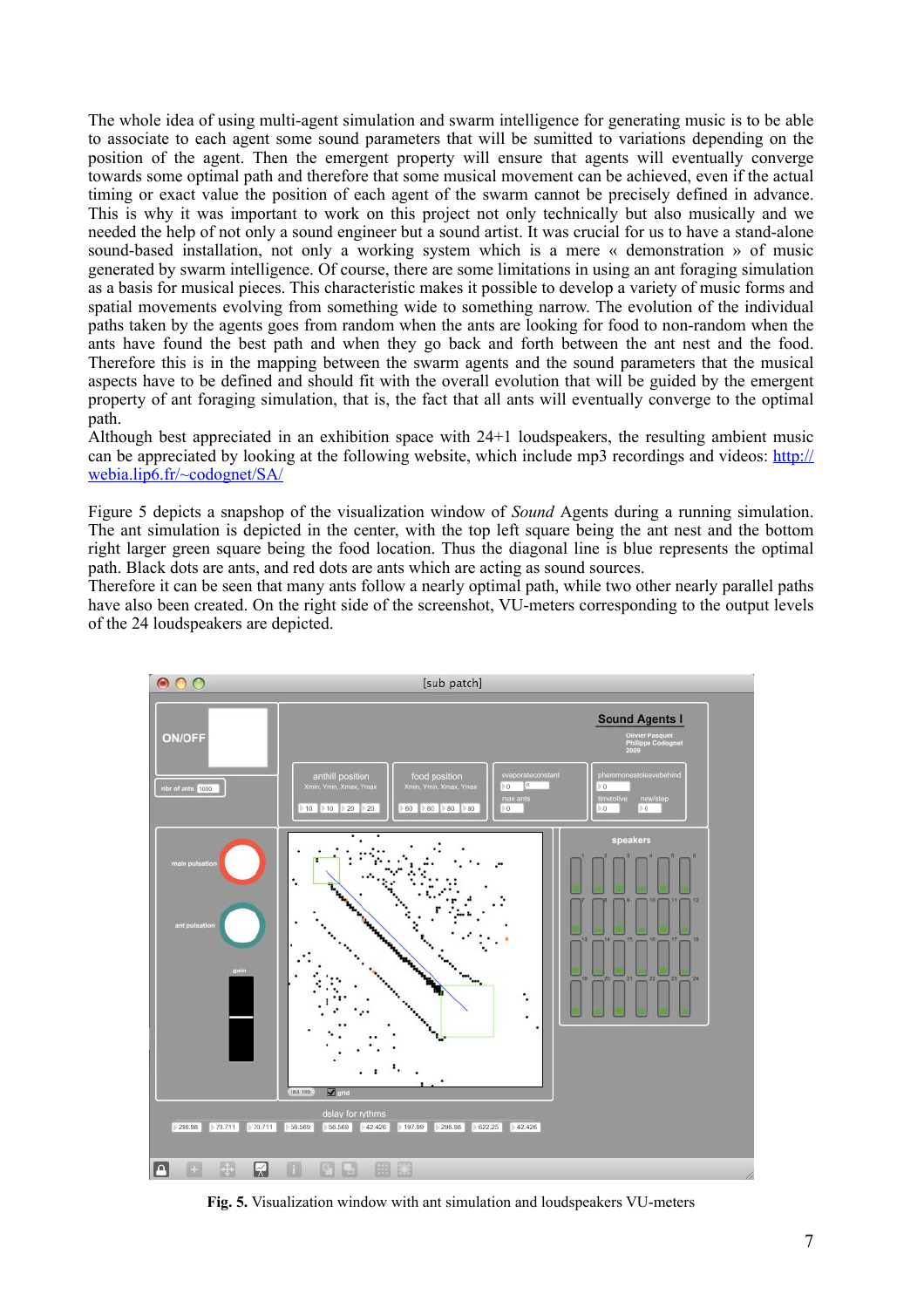We will now detail the musical choices and the structure of the musical piece developed in *Sound Agents*  in the rest this section.

In the first version of the *Sound Agents* installation, the ant foraging simulation is used to produce generative ambient music in real time. About one thousand agents are used in the simulation but it would be too costly in computation time to associate one sound source to each agent (as the sound has to be generated in real-time), we randomly choose about 25 agents among 1000 that will be associated to sound sources. These will be synthetized sounds created by simple oscillators whose parameters will be given by the position and orientation of the agents. We used simple oscillators for performance reasons, but more complex treatments are of course possible with Max/MSP and will be experimented if we can have extra computing power. It is interesting to note that in order to have better performances, we also had to go down to the parallel processing aspects of the dual core processor of the Powerbook Pro and explicitely program Mason and Max/MSP to run on different cores and communicate via the main memory. This has greatly improved the performances of the system. Observe however that, in a simulation with 1000 agents, the 975 « non-audible » agents are nevertheless useful because they interact and will influence the behavior or the 25 audible agents through stymergy (pheromone deposit). We can also associate to the pheromone deposit itself a musical meaning and a specific sound generation. Concerning the sound spatialization, any mapping could be done between the 2D simulation space and 2D matrix of loudspeakers, but we prefered in this first version to do a naive one and map the simulation directly onto the loudspeaker grid. The overall movement of the simulation, which is that all ants first walk randomly in the 2D space and eventually converge to a path close to the optimal (i.e. the line linking the nest to the food, as we have no obstacle in this simulation), will be musically reflected by the fact that all audible agents will eventually converge to a common rhythm, with minor variations. As stated above, we also decided to make the pheromone deposit audible and we add an extra sound source which is some kind of continuous bass chords, whose volume depends on the level of pheromone, and this sound is further modified by a distortion effect whose parameters depends on the location of the pheromone deposit.

An important issue in music is time, and in *Sound Agent* it lies in the way both the agent simulation and the sound generation are scheduled and synchronized. In a general setting, the scheduler running the agent simulation is not obviously linked with the timing of the music piece. Everything depends on the amount of epochs needed for the system to converge and on the length of convergence in the music, as the way time is calculated and its segmentation may differ. Time for music could be directly "wired" to the time of the simulation or it could be driven by any event happening in the simulation. For instance,



**Fig. 4.** four steps in the ant foraging simulation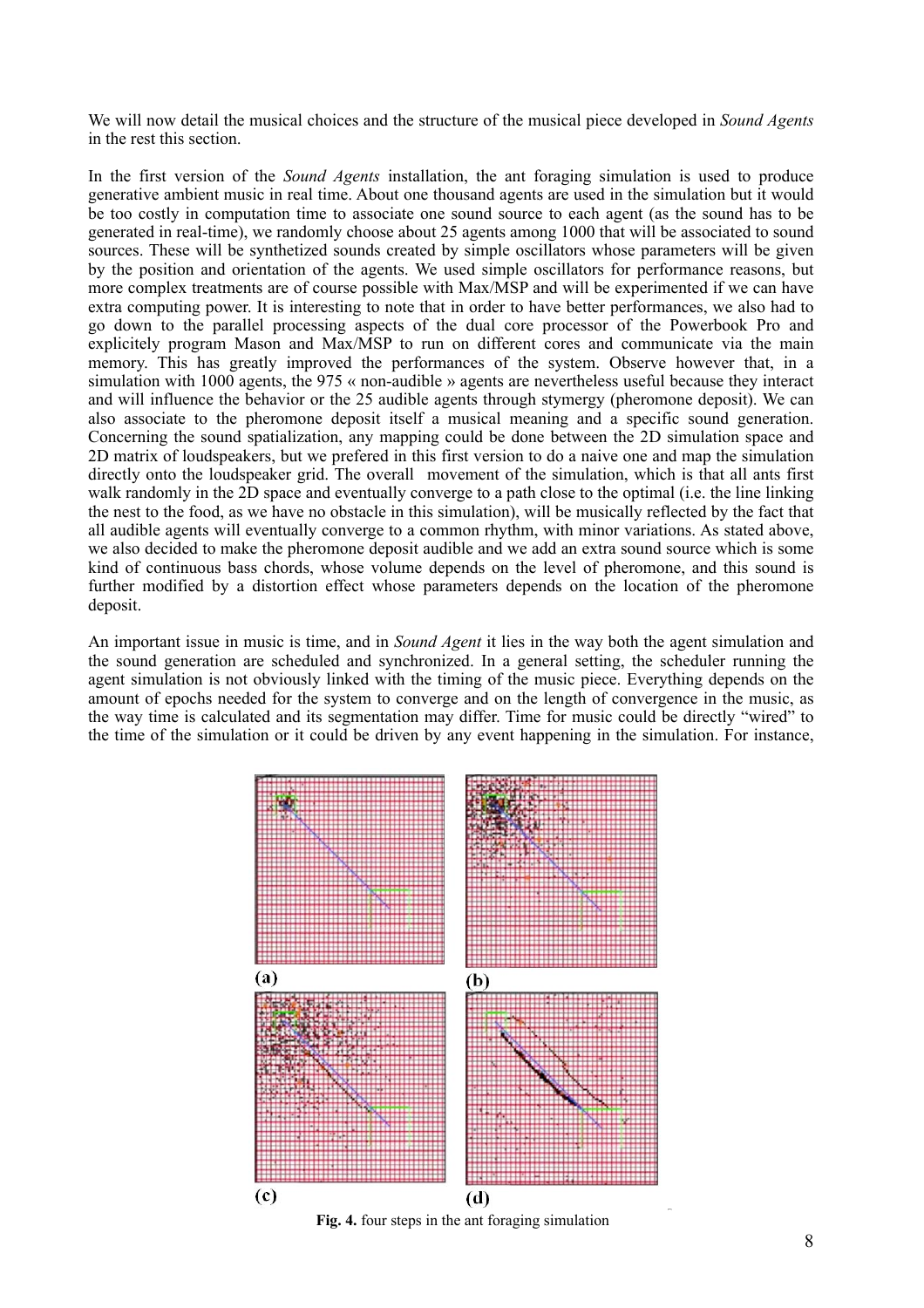every time an ant enters a new segment of space, the musical time could make one more step. However for simplicity reasons the first and direct approach has been chosen in the current version of *Sound Agents*; thus the time needed for the simulation to converge is also the time of the musical piece. A master clock is used, which is external to the multi agent simulation and drive both Mason and Max/MSP. This way the amounts of time are the same for both but their segmentation can vary thus both the music and the agents can run independently as many events as needed. At regular ticks, the clock manager reads the position for each active ant (depicted in orange in Fig. 4) and the amount of pheromones in the plane, in order to get a pulsation for music. Using a pulsation is not an obligation but rhythm is important from a perceptive point of view. This information will be used to generate the sound in Max/MSP. The path of each active ant is individually tracked and each has a specific sound or pitch. However, in order to keep a global homogeneity, the sound differences between ants are quite subtle and amounts mainly in differences in rhythmic patterns. Indeed, the overall music composition is divided in four layers, or tracks, detailed as follows.

One layer is concentrating on the rhythm. Several classes are stored in a tank. Using rhythmic classes is often convenient because it gives an intelligible redundancy and a better beat synchronization between one another. Each active ant is triggering its sound with the rhythm corresponding to its position. Also, in the system setup, each active ant is positioned at the same coordinates as the one in the multi-agent system. Therefore, high-pitched percussive sounds has been chosen in order to get a precise feeling of positions in the space. Theses tiny pitches are also in aesthetic opposition with the other sounds. This layer could thus be see as the lead. The closer the ants are from the optimal path, the simpler are the rhythms. This way, the rhythmic evolution goes from something quite chaotic to something almost minimalist and repetitive. The food path is roughly known before the start because the position of the anthill and the food are decided by the user before-ward.

The second layer is dealing with the quantity of pheromones and its distribution in the space. It is a continuous accumulative ingredient over time. One radical and efficient way to describe it is distortion. The more pheromone there are the more distortion there is on a continuous base sound. A pretty harmonic and smooth continuous sound has been chosen, in opposition with the bright and tight rhythm sounds. Harmonics are continuously evolving and getting more and more distorted with a tube overdrive digital model. Pheromones are not distributed equally in the space since they are on the paths taken by the ants, thus this second layer is also spatialized on the 24 loudspeakers. The amount of pheromone left in the (simulation) space is directly linked with the amount of distorted sound diffused in the (music) space from the speaker array.

The two other layers are dictated by purely musical concerns and have no concrete links with the agents. But, as their presence is musically important, they perceptively and meaningly enhance the layers produced by the agent system.

The third layer is a bass drum. The complexity of the first rhythmical layer needs a bass drum in order to segment time and better perceive rhythmical phrases. This bass drum is giving a pulsation in the same way indian music would do with a triangle and a mridangam. It's triggering is probabilistic so it does not always appear and it is not too obvious. Thes "right" amount, empirically chosen by taking into account the very complex beginning of the process and the more minimalist ending of the high pitched rhythmic track, is aimed to be constant. Also the opposed second track, going from harmonic to distorted has to be taken into account. This bass sound does not need spatialization in the space.

The last layer is made for linking everything together. The listener does not have to concentrate on this one but its presence it rather important. The synthesis for this track is made of 8 chaotic oscillators. This allows an expressive and continuous evolution of thin and precise sounds. The muddle evolution, continuous and pretty fast, could be felt as a voice, since its tessiture is right in the middle of the basses and high pitched rhythms.

# **5 A Declarative Language for Agent Behaviors**

In the first version of *Sound Agents*, we use the Mason multi-agent system [13] in order to drive the simulation. Although a powerful and efficient system, Mason nevertheless requires serious programming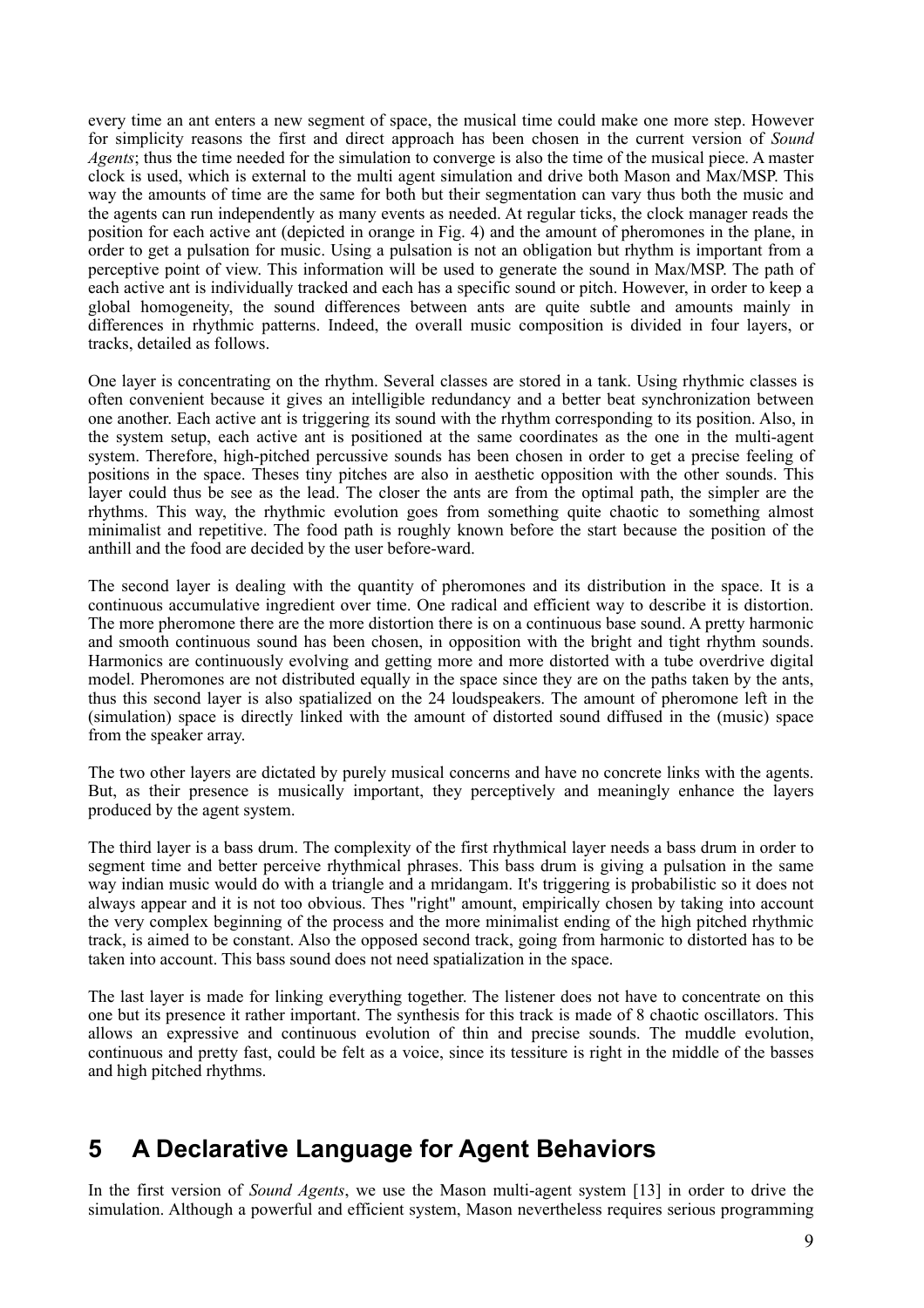skills for describing agent behaviors and it is thus difficult for a composer to directly modify the simulation code, or to experiment a new type of multi-agent simulation by himself. Therefore we are currently developping for the second version of the system a high-level language to describe agent behaviors that could be easily understood by someone with limited programming skills. Simple but interesting life-like behaviors with emergent properties should be easily implemented, such as those described in [5]. In computer graphics and animation systems, the most common formalism for representing behaviors of high-level agents, such as virtual humans is some extension of finite state automaton (FSA) [15,27] or more complex hierarchical models [23,12]. For low-level agents, such as the swarm agents in flocks or herds and reactive agents, two basic approaches are classically used:

- 1. Steering behaviors, where the different low-level goals (such as grouping or escaping) are stated as forces that are then added to produce the actual behavior of the agent in a time-step manner. This approach has been pioneered by Reynolds since the late 80's [20,21], but it still active now and various extensions have been proposed [17,23,8].
- 2. Particle systems [24] or potential fields [11] treating the swarm as a complex physical system.

We are obviously closer to the first approach, but we propose to use the formalism of CSP (Constraint Satisfaction Problems) as a general behavior description language. Constraints are used to state goals, or more exactly partial goals, that the agent has to achieve. This can be seen as an extension of the steering behavior approach where constraints are solved logically instead of forces added numerically. One interesting point however is that the constraint formalism is naturally nondeterministic, as opposed to any force-based formalism such as steering behaviors, which is intrinsically deterministic. Indeed we find here again the classical dichotomy between declarative and procedural languages. We believe that a declarative, nondeterministic formalism such as that of goal constraint is more powerful and easier to use than a procedural one.

As we are mainly concerned in the *Sound Agent* project with the motion of agents in a 2D or 3D space, we should focus on the specific goal constraints related to navigation. Indeed we want to generate the trajectory of an agent as the (iterative improvement) solving of the goal constraints at each time-step, which will generate the actual movement of the agent. Therefore we can simply consider a single variable for each agent, which is its position in the virtual space. As we are in a combinatorial search setting, we will consider that the domains of the variables are representing some discrete approximation of the real space. The key idea is that the agent will look at the possible positions in his neighborhood, check the combination of errors of his own goal constraints and choose the position minimizing the error. Moreover the use of a special mechanism makes it possible to forbid some areas for a given period of time (inspired from Tabu search) and thus helps to prevent being trapped in a local minimum (e.g. a spatial dead-end) or short-term oscillating behaviors. More details about the implementation and the local search algorithm for solving goals are described in [7]. Indeed comparing to the steering behavior paradigm, we have here non-deterministic behaviors as we do not try to define a combination of forces that will bring the agent to the desired position but just check possible locations and choose the best one, which can be done efficiently in the local search approach. Also observe that we can cope with dynamically changing priorities between behaviors, as the error functions are reevaluated at each time steps. Below are some examples of declarative navigation goals for reactive agents.

| Constraint           | Declarative meaning                          |
|----------------------|----------------------------------------------|
| In(Region)           | Stay within the zone define by Region        |
| out(Region)          | Stay outside the zone define by Region       |
| $g_0(Object)$        | move towards the location of Object          |
| away(Object)         | move away from the location of <i>Object</i> |
| Attraction(Stimulus) | Move towards source of stimulus              |
| Repulsion(Stimulus)  | Move away from tsource of stimulus           |

Table 1. Examples of Goal Constraints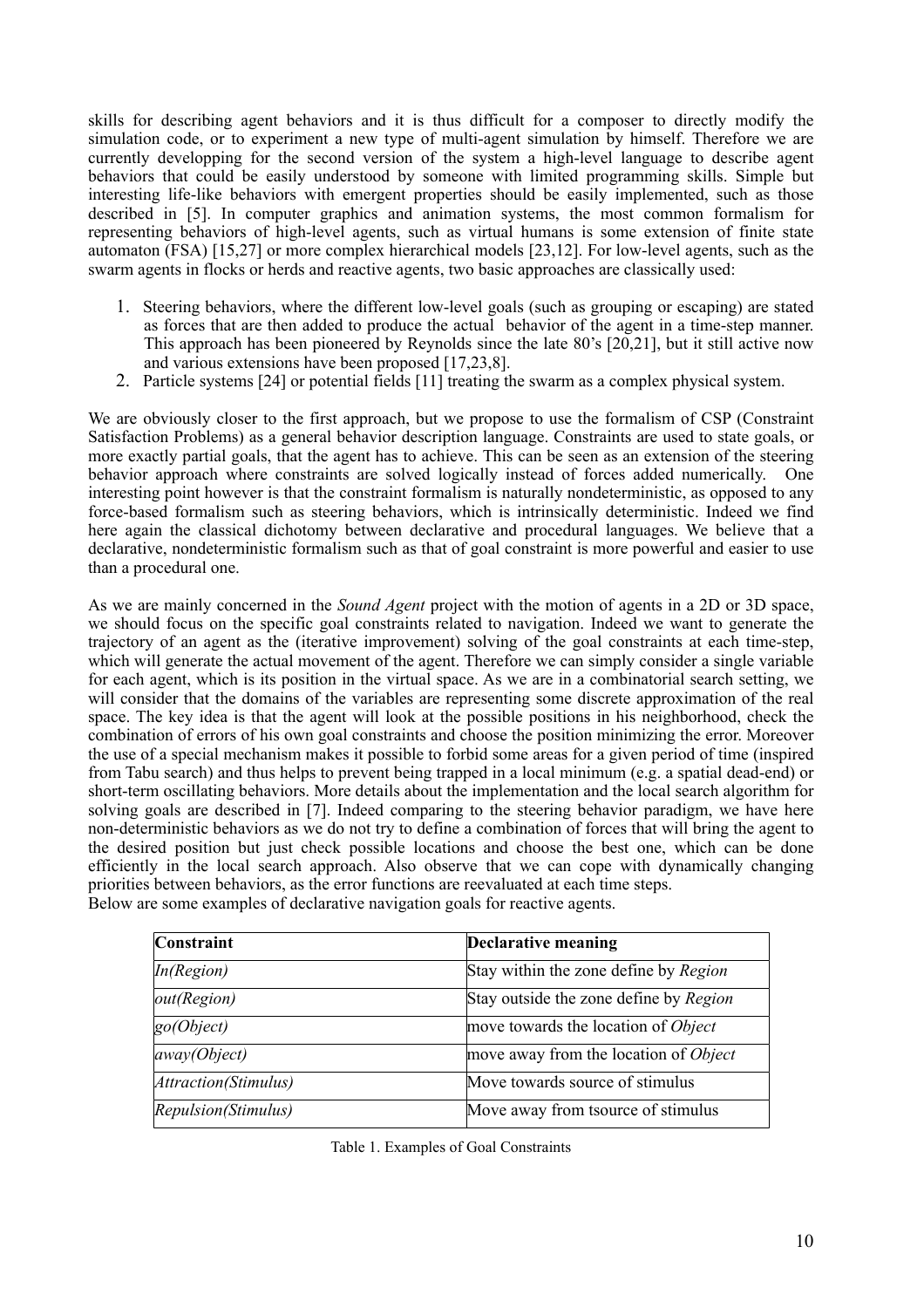## **6 Ambient Spaces and Interactivity**

We are considering constructing in the new version of the *Sound Agents* system a sound-based installation space that can combine the multi-agent simulation of swarms (generating sounds and ambient music) with the tracking of the location of spectators in the real space to make the sound evolve while visitors are entering and moving within the installation space. For instance if we map the real space of the installation into the 2D space of the "ant world" and consider spectators as obstacles, then ants will have to adapt and find different optimal paths for food. Of course, as spectators are moving in the installation space, obstacles in the "ant world" are moving, and routes followed by ants are changing, generating therefore different sounds. We thus have an interaction between the spectators/users inside the real space of the installation and the virtual agents (ants) in the simulated world, who interact in a simple but interesting way.

It is worth noticing that, in the first implementation with ant foraging, the communication is only unidirectional: the Mason system drives the simulation and communicates events to the Max/MSP system which generate sounds that are transmitted to the loudspeakers through the soundcards. There is indeed some communication from Max/MSP to Mason, as Max/MSP is driving the simulation ticks, but none from the installation space to the simulation space. However we intent in the future to include sensors in the installation space and communicate back information from the installation space to Mason through Max/MSP. For instance, we intend to place some position sensors or an omni-directional camera to track the positions of spectators and include this information as obstacles in the ant system simulation, influencing therefore the core simulation process as a feedback and the whole music generated. This is the final goal of the *Sound Agents* installation, even if this feedback loop through position sensor is not implemented yet. One important remark is that the perception of the sounds in space by humans is not very precise. Most of the people have a precision of about 10%, meaning that they cannot differentiate sound source below 10% of the distance between the auditor and the sound source, e.g. below 10 cm for a sound source at one meter distance [1]. This is of course even worth for sound reproduced between several loudspeakers. This is not really a problem for our installation because we aim at producing an ambient spatialized music, not a precise localization of sounds in space (we would need a WFS system for that). But this also means that we do not need to have very precise position sensors (e.g. no need to have an accuracy below 10 cm) in order to have an interesting feedback by tracking the position of the spectators and introducing it in the simulation, as obstacles in the 2D Ant World.

# **7 Conclusion**

We presented a media installation relating real space and virtual sound space. It follows previous work on virtual agents and autonomous characters in 3D immersive spaces. However in *Sound Agents*, each virtual entity will not be a visual character but an invisible sound agent producing music, which will have its own autonomous behavior. This sound is to be actually spatialized in the real 3D space of the installation, through several loudspeakers  $(24 \text{ loudspeakers} + 1 \text{ subwoofer})$ . Sound agents are like butterflies flying around spectators, but people cannot see them, just hear them. Therefore the ambient music is dynamically spatialized in the actual installation space and modified by the movement of the virtual agents, providing thus an ever-changing music soundscape. Each sound agent is autonomous and his behavior is described by simple behavior rules. For the first prototype implementation, we used an ant foraging simulation which was generating music in real-time. We are currently developping a more simple and flexible agent-based system in order to make musical composition and experiments easier. Also, this can be combined with the tracking of the location of spectators in the real space to make the sound evolve while visitors are entering and moving within the installation space, creating then an interactive installation.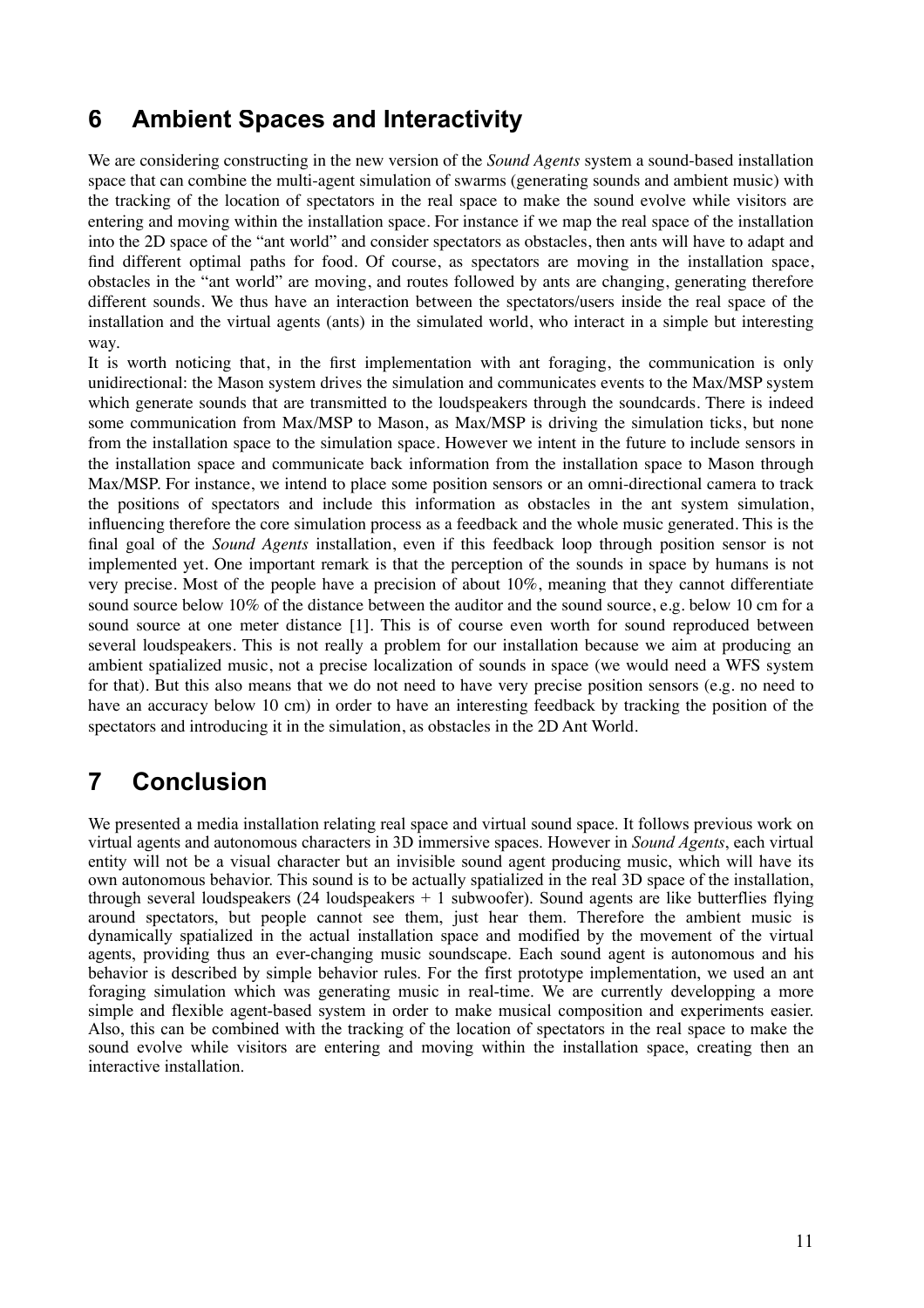### **Acknowledgement**

We would like to thank the Japanese Ministry of Education, Culture, Sports, Science and Technology (MEXT) for partly supporting this research in 2008 at Keio University Research Institute for Digital Media and Content.

#### **References**

- 1. D. H. Ashmead, D. Leroy, and R. D. Odom, "Perception of the relative distances of nearby sound sources", *Perception & Psychophysic*s, volume 47 issue 4 (1990), pp 326-331.
- 2. R. Beckers, J.L. Deneubourg, and S. Goss, "Trail laying behaviour during food recruitment in the ant Lasius niger (L)", *Insectes Sociaux*, vol. 39, pp 59-72, 1992.
- 3. T. Blackwell and M. Young, "Self-organized music", *Organised Sound*, vol. 9, no. 2, Cambridge University Press 2004, pp 123-136.
- 4. E. Bonabeau, M. Dorigo and G. Theraulaz*, Swarm Intelligence: From Natural to Artificial Systems,*  Oxford University Press 1999.
- 5. V. Braitenberg, Vehicles Experiments in Synthetic Psychology, MIT Press, 1984.
- 6. P. Codognet and O. Pasquet, "Swarm Intelligence for Generative Music", *proceedings of ISM2009,*  IEEE International Symposium on Multimedia, San Diego, IEEE Press 2009.
- 7. P. Codognet and O. Pasquet, "Sound Agents", proceedings of EvoApplications 2010, C. Di Chio et al. (Eds.), LNCS 6025, Springer Verlag 2010.
- 8. I. Couzin, J. Krause, R. James, G. D. Ruxton, and N.R. Franks, Collective Memory and Spatial Sorting in Animal Groups, *Journal of Theoretical Biology*, vol. 218, no. 1, Pages 1-11.
- 9. P. Dahlstedt and P. McBurney, "Musical Agents: Towards Computer-aided Music Composition using Autonomous Software Agents", *Leonardo*, vol. 39 no. 5, 2006, pp 469-470.
- 10.T. Davis and O. Karamanlis, "Gestural Control of Sonic Swarms: Composing with Grouped Sound Objects", In: *proc. SMC'07, 4th Sound and Music Conference*, Lefkada, Greece, 2007.
- 11.X. Jin, C. C. L. Wang, S. Huang and J. Xu, Interactive control of real-time crowd navigation in virtual environment, *Proc. 2007 ACM symposium on Virtual Reality Software and Technology*, pp 109-112, ACM Press 2007.
- 12.F. Lamarche and S. Donikian, Crowd of Virtual Humans: a New Approach for Real Time Navigation in Complex and Structured Environments, *Computer Graphics Forum* vol. 23 no. 3, 2004, pp. 509-518.
- 13.Sean Luke, Claudio Cioffi-Revilla, Liviu Panait, and Keith Sullivan, "MASON: A New Multi-Agent Simulation Toolkit", *proceedings of SwarmFest04, 8th Swarm Users/Researchers Conference*, Ann Arbor, USA, 2004.
- 14.D. Murray-Rust, A. Smaill and M. Contreras Maya, "VirtuaLatin Towards a Musical Multi-Agent System", In: *proceedings of ICCIMA'05, 6<sup>th</sup> International Conference on Computational Intelligence and Multimedia Applications*, IEEE Press 2005.
- 15.T. Noma, L. Zhao and N. I. Badler, "Design of a Virtual Human Presenter", *IEEE Computer Graphics and Applications*, vol. 20, no. 4, 2000, pp. 79-85.
- 16.F. Pachet, "Rhythm as emerging structure", In: *proceedings of ICMC2000*, *International Conference on Computer Music*, Berlin, Germany, 2000.
- 17.C. Pedica and H. Vilhjalmsson , Social Perception and Steering for Online Avatars, *In: Proc. IVA'08, 8th international conference on Intelligent Virtual Agents*, Tokyo, Japan, LNAI 5208, Springer Verlag 2008, pp  $104 - 116$ .